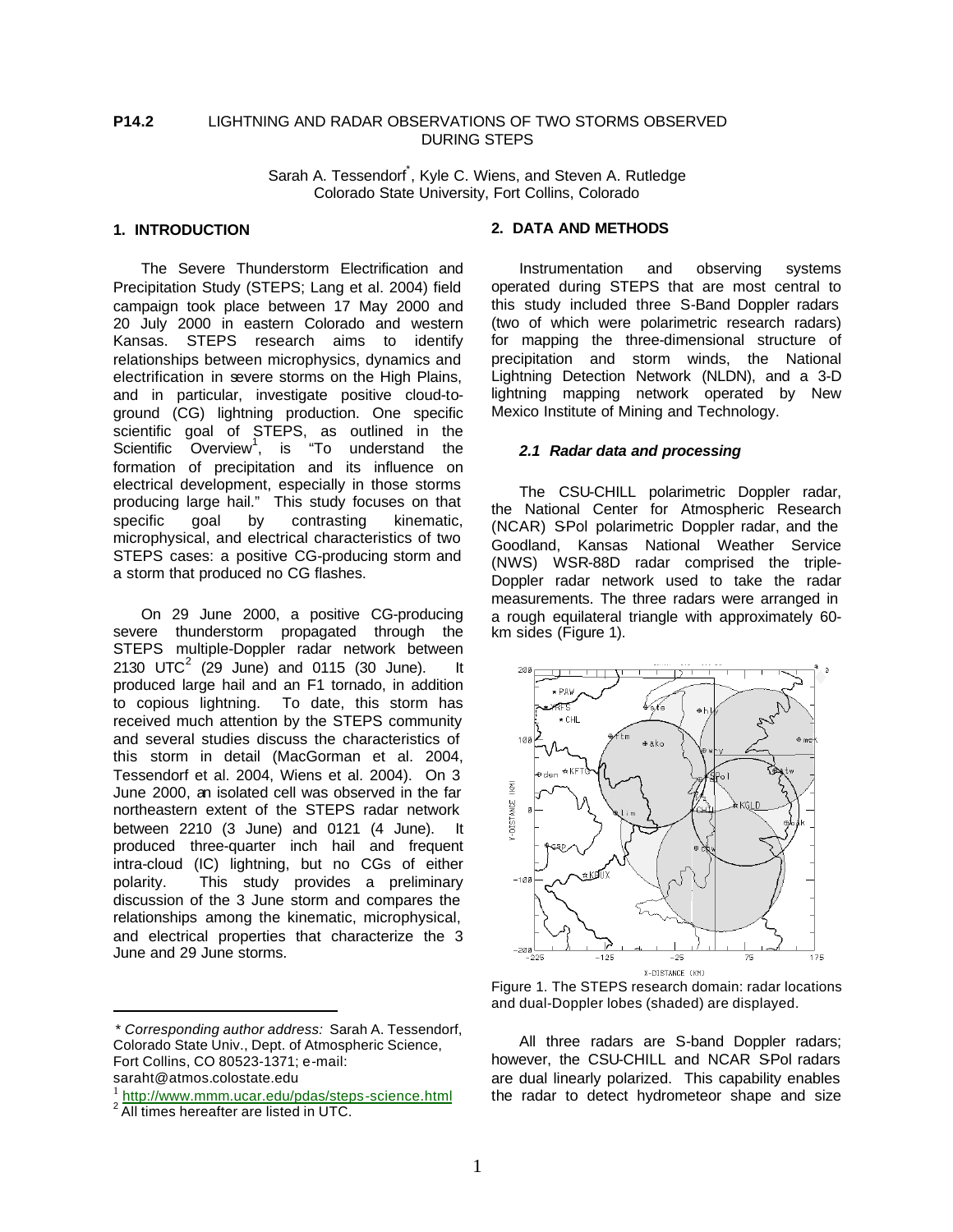that, when combined with air temperature, can be used to infer hydrometeor type.

Wind field syntheses were completed for 25 volume scans during the period 2301 (3 June)- 0121 (4 June) $3$  and for 37 volume scans during the period 2130 (29 June)-0115 (30 June). The radar data were interpolated onto a Cartesian grid using NCAR's Sorted Position Radar INTerpolator (SPRINT). Grid resolution was 0.5 km in both the horizontal and vertical directions. After the grid interpolation, the velocity data were globally unfolded by means of NCAR's Custom Editing and Display of Reduced Information in Cartesian Space (CEDRIC) software (Mohr et al. 1986). The three dimensional wind fields were computed using the radial velocities from all three radars when available; otherwise winds were computed from only two radars. The speed and direction of storm movement were calculated for each case and used for the advection parameters. The vertical velocities were obtained using a variational integration of the continuity equation (O'Brien 1970).

The polarimetric data were edited to eliminate noise, clutter, and suspect data following the methods outlined in Ryzhkov and Zrnic (1998). The processed data were then gridded in the same manner as described above. For the 3 June case, polarimetric data was available from either CHILL or SPol between 2210 (3 June) and 0121 (4 June). A fuzzy-logic hydrometeor classification scheme, (hereafter FHC), adapted from Liu and Chandrasekar (2000) and Straka et al. (2000), was implemented for the Cartesian gridded data to estimate bulk hydrometeor types within the storm (Tessendorf et al. 2004). Hydrometeor echo volumes were also calculated for each radar scan time by multiplying the number of grid points (N) that satisfied the FHC category of interest by the volume of a grid box (0.125  $km^3$ ). The polarimetric results and the vertical motion estimates were then compared versus time for the analysis periods.

## *2.2 Lightning data and processing*

 $\overline{a}$ 

The New Mexico Tech Lightning Mapping Array (LMA; Rison et al. 1999) provides measurements of the time and three-dimensional location of very high frequency (VHF) radiation sources emitted by lightning discharges. For a given lightning flash, the LMA may locate hundreds to thousands of such sources resulting in detailed maps of the total lightning activity.

To determine total (CG plus IC) flash rates, we used an algorithm developed at New Mexico Tech (Thomas et al. 2003) which sorts the LMA sources into discrete flashes. To infer charge structure, we analyzed the LMA data on a flash-by-flash basis using the bi-directional discharge model (Kasemir 1960; Mazur and Ruhnke 1993) as the basis for interpretation. For example, we assumed that flashes initiate in strong electric field between regions of opposite net charge and propagate bidirectionally into the charge regions on either side. The negative breakdown component of a lightning flash is noisier at VHF, and thus more often detected by the LMA compared to the positive breakdown component. Assuming that negative (positive) breakdown traverses regions of net positive (negative) charge, we infer the qualitative structure of the charge regions involved in the flash based on the temporal evolution of the flash and on the relative number of LMA sources on either side of the flash initiation location. Most IC flashes reveal distinct vertically-separated "layers" of charge, with many more LMA sources in the inferred positive layer.

## **3. OBSERVATIONS FROM 3 JUNE 2000**

# *3.1 Overview*

The environment on 3 June 2000 was characterized by strong south-southwesterly surface winds between 15-20 kts (gusts to near 25 kts) in front of a surface boundary. The winds were slightly weaker and northwesterly behind the boundary. Surface temperatures ahead of the boundary were near 90° F, and dew points were in the mid-50s° F. Behind the boundary the temperatures were similar, yet the dew points were in the mid-30s° F. The surface boundary was likely a dry line that was moving in conjunction with a trough line. The upper-level winds were westerly near 50 kts (Fig. 2). In the 0012 MGLASS sounding, the CAPE was a marginal value of 700 J kg $^{-1}$  (Fig. 2). Notable drying was evident above 500 mb as well.

 $3$  The S-Pol radar went down for 20 minutes prior to the 0026 volume scan and therefore syntheses could not be performed during that period.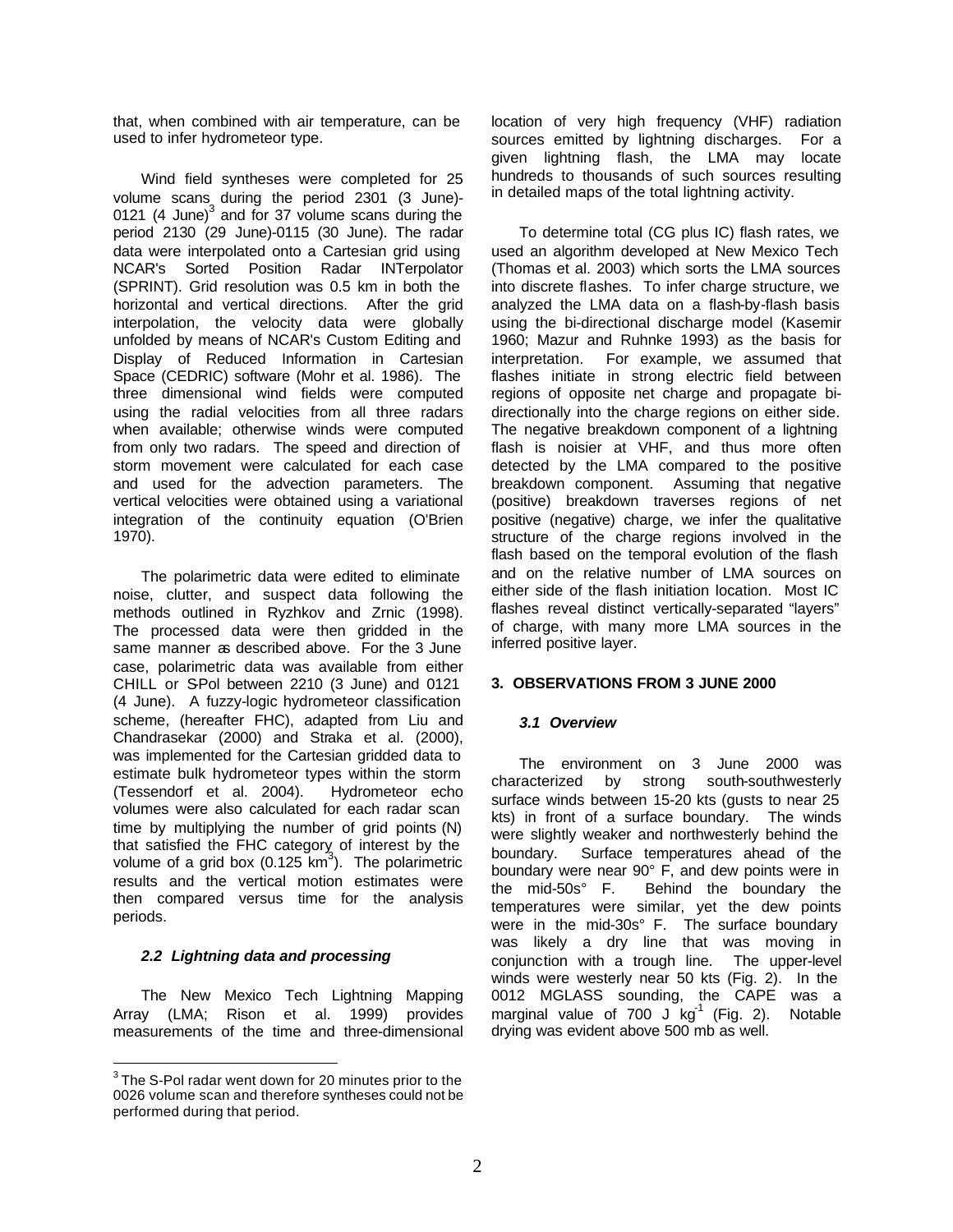

Figure 2. MGLASS sounding at 0012 UTC on 4 June 2000 near Bird City, KS.

Near 1700, the surface boundary appeared as a convergence line in the radial velocity field and as a weak thin line echo in radar reflectivity. The boundary was oriented from southwest to northeast, and propagated southeastward. Near 2230, two small cells (labeled A and B in Fig. 3) developed in southwestern Nebraska along the northern end of this boundary. Intra-cloud lightning was first detected near 2240. By 2330, cell B merged into the forward left flank of cell A. A visible split in the upper level radar reflectivity echo was observed at 2356, and the left-moving cell diminished soon thereafter. By 0030 the maximum updraft had declined to near 5 m  $s^1$  and after that the radar reflectivity echo continued to get smaller over time until the storm had completely dissipated by 0121.

### *3.2 Time series*

 $\overline{a}$ 

The temporal evolution of the maximum updraft in the 3 June storm began<sup>4</sup> near 20 m s<sup>1</sup> and reached a maximum of  $\sim 25$  m s<sup>1</sup> near 2350 (Fig. 4). By 0026, peak updrafts were near 13 m  $\sin^2$  and soon thereafter declined to 5 m s<sup>1</sup> and steadily decreased beyond that. Graupel was first detected by the FHC algorithm near 2235 in the mid-levels of the storm and steadily increased in echo volume until near 2320, at which time graupel amounts leveled off until near 2350 (Figs. 4, 5). After this time, the graupel echo volume attained its maximum value of near 1000 km<sup>3</sup> at 0002, most of which was centered near 7 km MSL<sup>5</sup> (Fig. 4). Total hail echo volume was minimal and detected only between 2320 and 0026 near 3 km, except between 0000 and 0010 where a small amount of hail echo was identified near 8 km (Fig. 4). One other point to note is that total hail echo volume is comprised of the FHC small hail and large hail categories, and, for this storm, large hail was scarcely detected.



Figure 3. Swath of maximum in the vertical column KGLD reflectivity (dBZ) for the period 2236-0121 UTC. Radar locations are denoted with a '⊕' symbol, with KGLD at  $(x,y)=(0,0)$ .

These trends in graupel and hail echo volumes seemed to lag the trend in updraft volume greater than 10 m  $s^{\uparrow}$  (hereafter, UV10). Shortly after the first synthesis time, UV10 rose sharply and then peaked just prior to 2320, which was just before the first peak in graupel echo volume and the initial detection of hail echo volume (Fig. 5). By 2331, UV10 began to rise sharply again, and then peaked its maximum value at 2344. The alltime maximum in graupel echo volume happened within 15 minutes of this UV10 peak.

The relationship between lightning and graupel echo in this storm reinforces the importance of active riming growth in the electrification process. There was no lightning

<sup>&</sup>lt;sup>4</sup> Due to the less than desirable location of the storm relative to the dual-Doppler domain, synthesis could not be performed until after the storm had already developed and therefore the maximum updraft at first measurement was already near 20 m s $^{-1}$ .

 5 All heights hereafter will be in kilometers above mean sea level (MSL).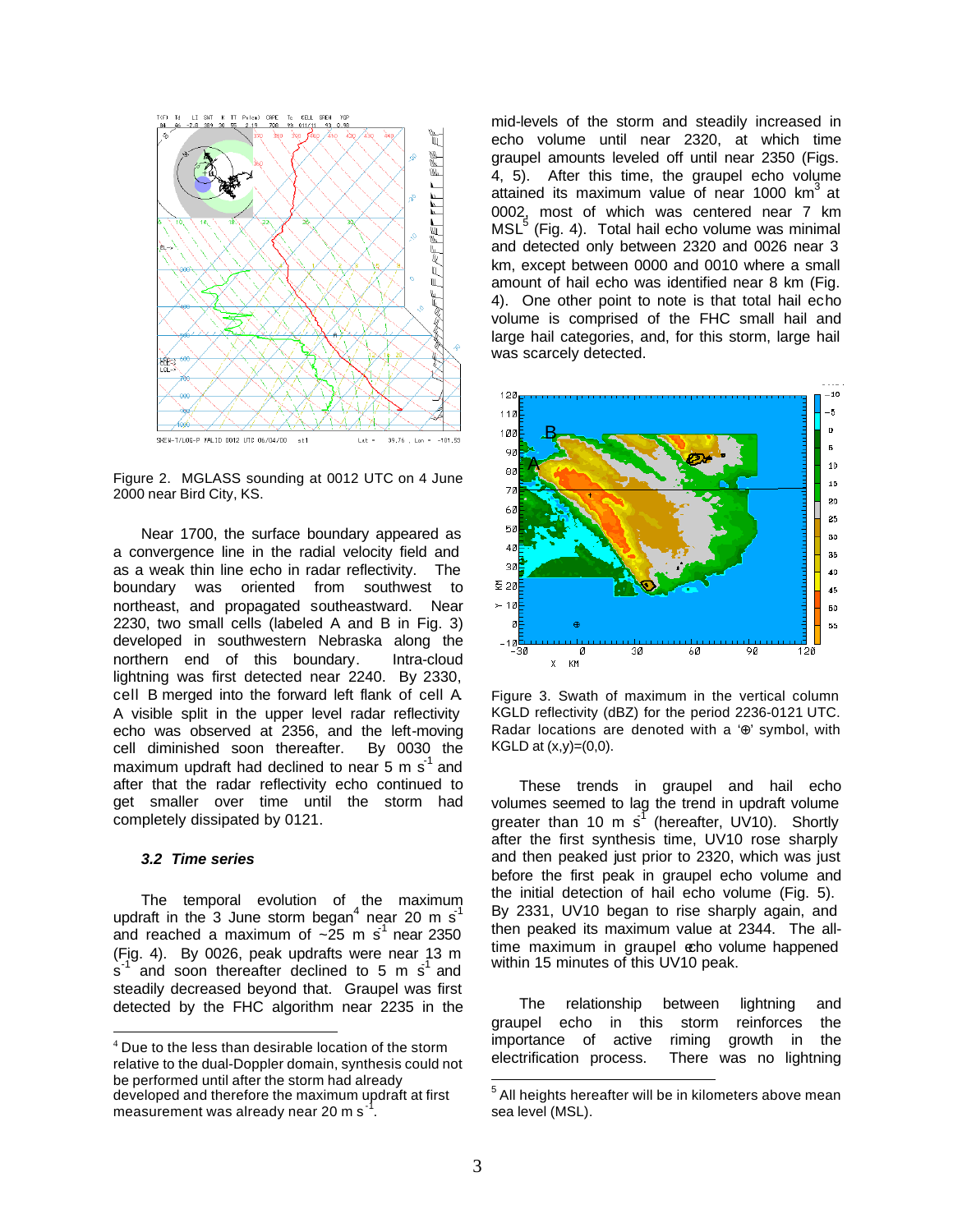until graupel was detected, and the trend in total lightning flash rate closely followed that of graupel echo volume (Fig. 5). The maximum flash rate in this storm was near 36 flashes per minute and occurred at 0002 when the graupel echo volume reached its peak.



Figure 4. Time-height cross-sections of total graupel echo volume and total hail echo volume (gray shaded contours), and maximum updraft time series (values on right axis) for 3 June 2000.



Figure 5. Time series of updraft volume greater than 10 m s<sup>-1</sup> (multiplied by 10 to fit on left axis), total graupel echo volume (values on left axis), and the counted flash rate from the LMA data (values on right axis) for 3 June 2000.

## *3.3 Charge structure*

Throughout the duration of the 3 June storm, the vast majority of lightning flashes occurred near the precipitation core of the storm and initiated downward from 9-11 km altitude with relatively dense LMA sources below the flash origin and relatively sparse LMA sources above. This describes what could be termed an inverted dipole, with a negative charge region near 10-12 km altitude (T<-40°C) and positive charge below. Some such "inverted" IC flashes remained vertically compact in the upper part of the storm, with the positive charge centered near 10km (T≈-30°C) within strong (>30dBZ) lofted echo. However, most of the inverted flashes extended much further, with the positive charge sloping downward east of the updraft, apparently following the descent of the precipitation. Hence, the lower positive charge may have consisted of multiple layers or simply one deep region. There were never any flashes that indicated an intervening negative charge region within the lower positive charge. As the time-height contours of total LMA sources in Fig 6 indicate, the bulk of the LMA sources were constrained between 5-10 km altitude, which is the same altitude range that we consistently identified as the positive charge region of an inverted dipole in our flash-by-flash analysis.



Figure 6. Time height contours of total LMA sources (color-shaded in logarithmic units) with total flash rate time series for 3 June 2000. Plus and minus symbols indicate gross LMA-inferred charge structure.

Assuming charge-separating collisions are primarily responsible for thunderstorm electrification, the implication of this observed charge structure is that larger ice particles (e.g., graupel) received positive charge in rebounding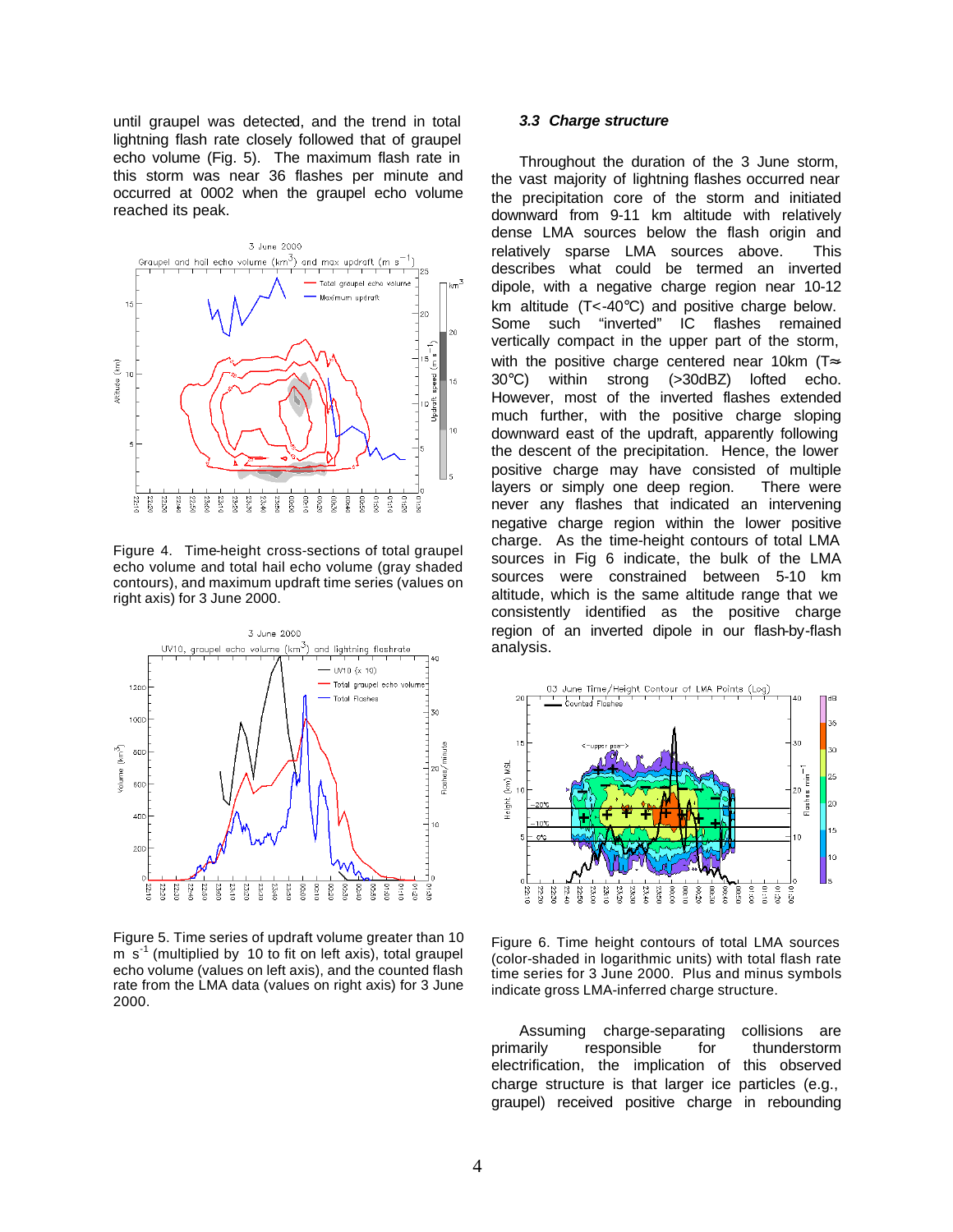collisions, while smaller ice particles (e.g., ice crystals) received negative charge. Whether or not this is consistent with laboratory charging studies (i.e. Takahashi 1978, Saunders et al. 1991) that base the sign of charge transferred on temperature and cloud liquid water content will be explored in future work.

In addition to the persistent presence of this inverted dipole, there was a roughly 30 minute time-span (2255-2325) during which several flashes initiated upward from 10-12 km into an inferred upper positive charge region that lay near the upper radar echo boundary of the storm. Flashes involving the upper positive charge were generally within the anvil, further downwind (east) of the core, and these upper flashes migrated further from the core with time. To illustrate this charge structure, Fig.7 shows four representative flashes overlaid onto radar cross-sections near 2325. The flash in the eastern anvil in Fig.7 was the last clear flash that involved the upper positive charge.



Figure 7. Cross-sections of radar reflectivity (gray-shaded) and Doppler-derived winds during volume scan beginning at 2325 on 3 June 2000. Magenta contours in (a) show Doppler-derived updraft in 5 m s<sup>-1</sup> intervals. LMA sources from four representative flashes are overlaid onto (b) and (d) and color-coded according to inferred charge region, with red for positive and green for negative. Filled diamond symbols indicate the first LMA sources in each flash.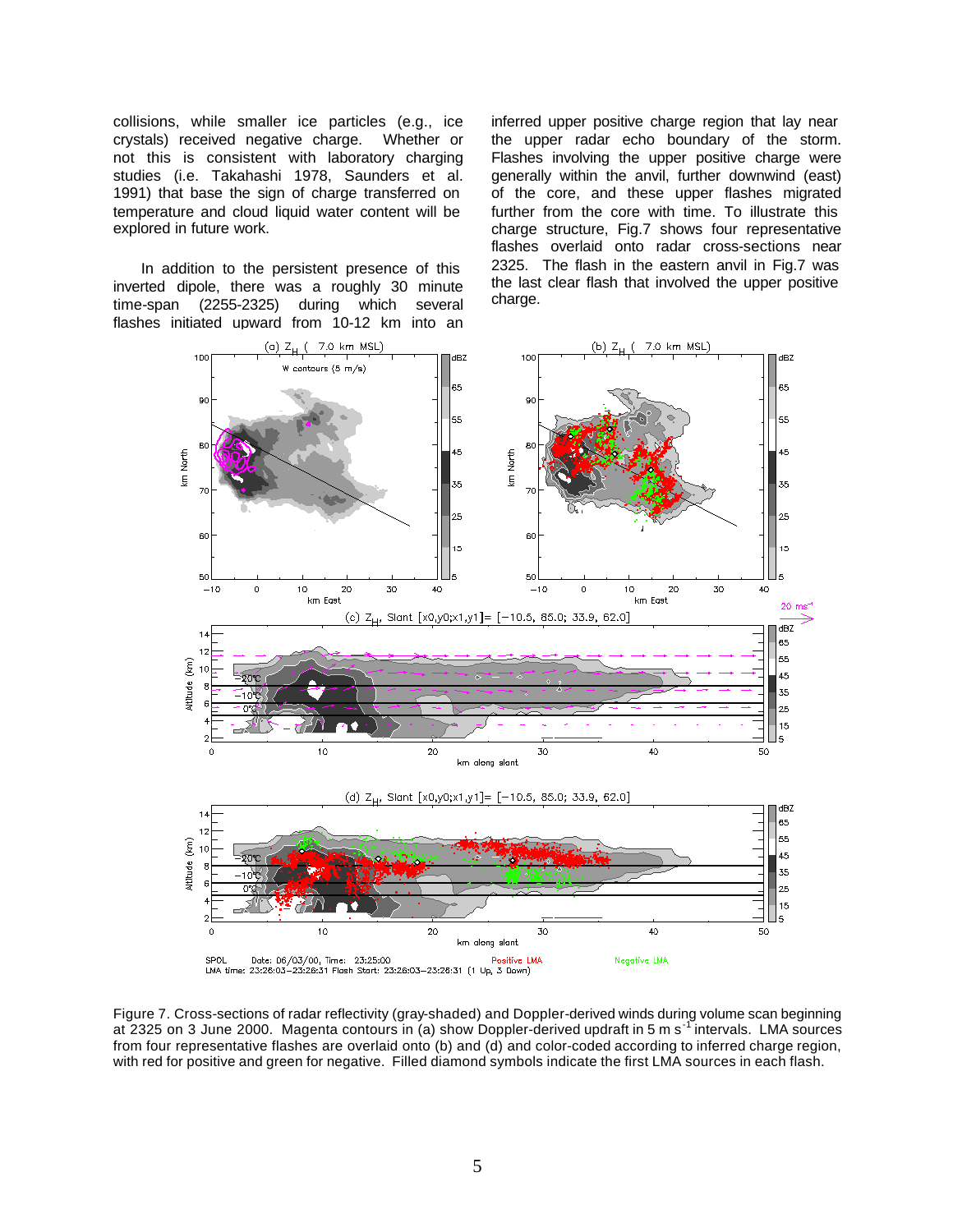### **4. COMPARISON WITH 29 JUNE 2000**

On 29 June 2000, upper level winds were stronger than those on 3 June 2000 (Fig. 8). Surface conditions between the two cases were quite similar; both storms formed along a southeastward propagating surface boundary near Bird City, Kansas, with similar surface temperatures and dew point contrasts across the boundary. However, Convective Available Potential Energy (CAPE) was higher on 29 June (measured at  $1254$  J  $\text{kg}^{-1}$  by the 2022 MGLASS sounding, Fig. 8) and a mid-level shortwave that passed over the area that day may have also enhanced storm dynamics.



Figure 8. MGLASS sounding at 2022 UTC on 29 June 2000 near Goodland, KS.

The early evolution of the 29 June storm was similar to that of the 3 June storm; both storms developed along the surface boundary and exhibited multiple (weak) updraft cores. Prior to 2230, the 29 June storm had similar maximum updraft speeds, UV10, graupel echo volume, and lightning flash rates (Figs. 4, 5, 9, 10). Contrary to this early period in 29 June, the 3 June storm did not exhibit hail echo volume aloft (Figs. 4, 9). Beyond 2230, the 29 June storm intensified into a much stronger storm than 3 June, kinematically (updraft strength), microphysically (echo volumes of graupel and hail), and electrically (lightning flash rates, both IC and CG). Maximum updraft speeds were twice as strong as those of 3 June (up to 50 m s<sup>-1</sup>), and much larger quantities of hail and

graupel echo volumes, in addition to UV10, were observed (Figs. 9, 10). Moreover, the 29 June storm developed strong cyclonic vorticity on its right flank past 2230, whereas cyclonic vorticity in 3 June was much weaker, and short-lived (not shown).

The lack of large hail in the 3 June storm could be attributed to a few factors: primarily a deficiency of hail embryos in and near the lowlevel updraft, and the lack of a strong updraft to sustain growth of large particles, particularly, too little volume of updraft greater than 10  $\text{m s}^{-1}$ (approximate updraft speed required to sustain growth of hail greater than 2 cm). The reduced CAPE on 3 June, compared to 29 June, might be one possible explanation for its weaker kinematic intensity. The deficiency of embryos might have also resulted from the absence of cyclonic vorticity on the right flank of the storm. In the 29 June storm, cyclonic vorticity was shown to be an important factor in hail growth as it recirculated mm-sized particles (which descended from the upper-level stagnation zone) into the main lowlevel updraft for further growth into hail (Tessendorf et al 2004). It is also possible that the liquid water content available in the mixed phase region of the 3 June storm was not sufficient for large hail growth, but this has not been determined at this point.

The lightning flash rates on 29 June were on the order of 100s per minute, in contrast to 10s per minute in 3 June (Figs. 5, 10). The 29 June storm began producing +CG lightning during periods of rapid hail growth and overall storm intensification, while the 3 June storm never produced a single CG flash of either polarity, according to the NLDN observations. Why did the 3 June storm not produce any CGs? In terms of LMA-inferred charge structure, both the 3 June and 29 June storms were dominated by inverted IC flashes between an upper-negative and a deep mid-tolow-level positive charge region, but the 29 June storm was much more electrically complex and active (Fig 11). In particular, the 29 June storm developed alternating lower-level charge regions outside the updraft. As described in Wiens et al. (2004), the 29 June storm produced many upward initiating flashes from a lower negative charge region that lay below and downwind of the deep positive. The 29 June storm began producing +CGs after the manifestation of this lower negative charge, and most of the +CGs initiated and struck ground near it. In contrast, the 3 June storm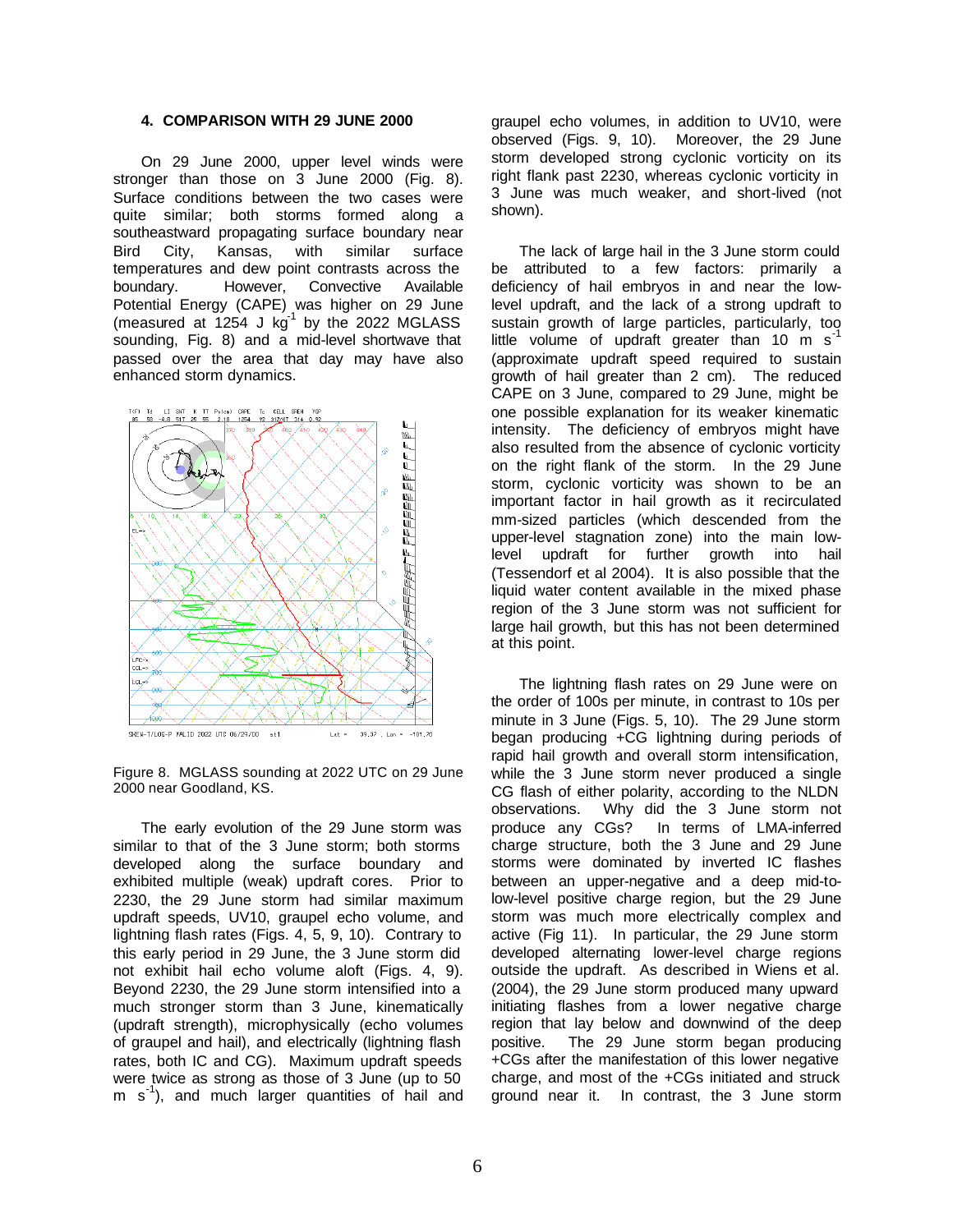showed no evidence of a lower negative charge region. Perhaps this lower negative region may be the impetus required for the deep positive charge to deliver its charge to ground in the form of +CGs.



Figure 9. Same as Figure 4 except for 29 June 2000.



Figure 10. Same as Figure 5 except with positive CG flash rate trend and for 29 June 2000.



Figure 11. Time height contours of total LMA sources (color-shaded in logarithmic units) with total flash rate time series for 29 June 2000.

### **5. CONCLUDING REMARKS**

The objective of this project was to examine relationships among the kinematic, microphysical, and electrical aspects of the 3 June supercell in comparison with those of the 29 June supercell. Radar data from the CSU-CHILL, NCAR S-Pol, and Goodland WSR-88D radars were synthesized to determine the three dimensional wind fields, and polarimetric variables from the CSU-CHILL and NCAR S-Pol radars were used to estimate the bulk hydrometeor types within the storms. LMA data were analyzed to determine lightning flash rates and charge structure within the storms.

In summary, the 3 June storm was different from the 29 June storm in that it had weaker updrafts, smaller ice contents (graupel and hail), and lower lightning flash rates. Both storms exhibited an inverted dipole charge structure, yet the 29 June storm produced CG flashes, which were mostly of positive polarity, while the 3 June storm did not produce any CGs of either polarity. This preliminary analysis has invoked numerous questions about the processes that lead to hail and positive CG lightning. Such questions that we will continue to investigate are:

- 1) Why didn't the 3 June storm produce large hail, and as much hail as 29 June?
- 2) Why did both storms have an inverted dipole charge structure?
- 3) Why didn't 3 June exhibit a lower negative charge layer while 29 June did?
- 4) What role, if any, does hail have in the charging process and does it relate to the